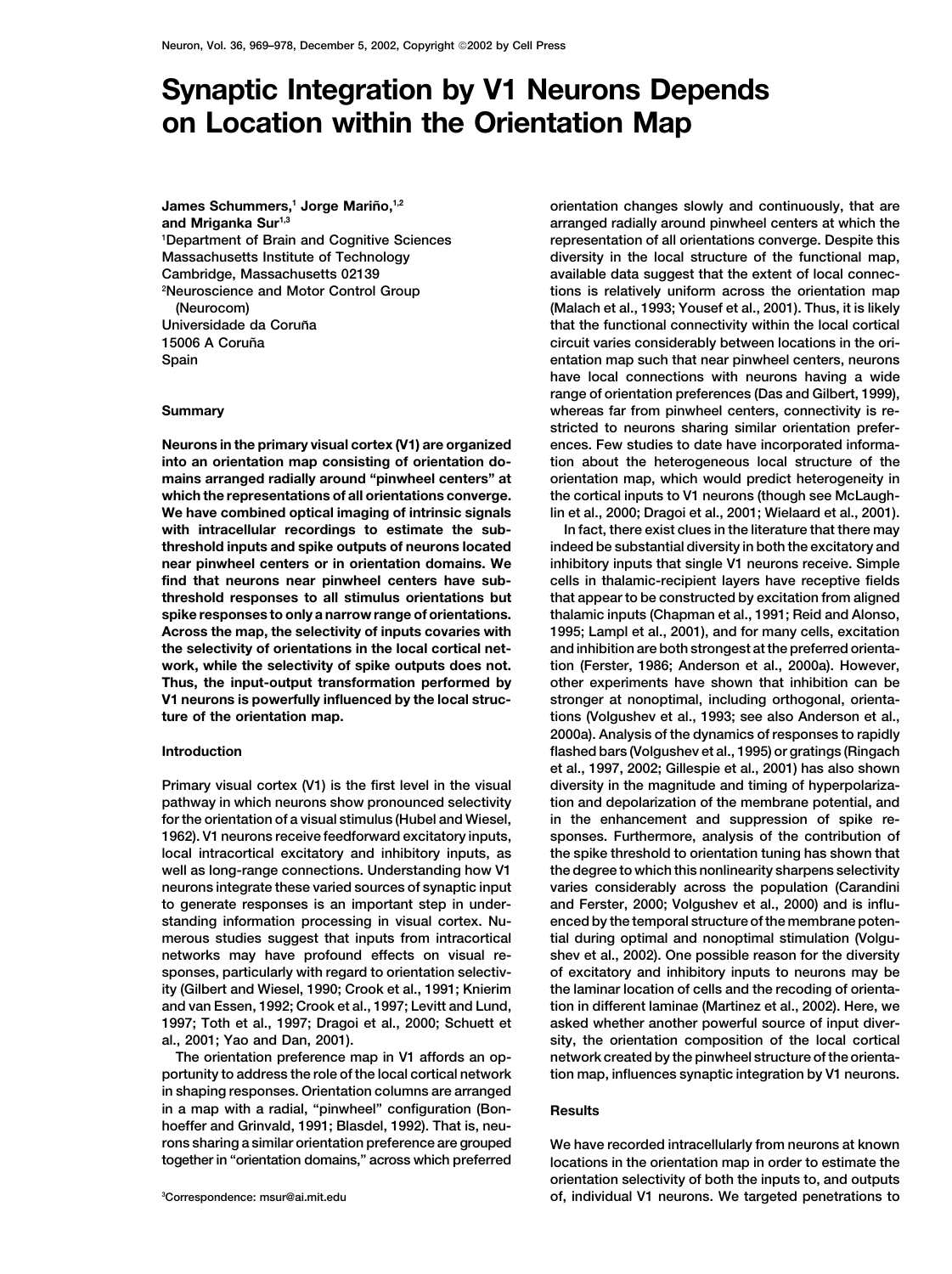

from the average across the entire stimulus period, in this case, 2 **spikes/s. rons in orientation domains. The simple cell shown in**

**Figure 1 shows an example of our recordings and lus orientations, including those orthogonal to the preanalysis. Figure 1A shows six trials of the raw membrane thogonal orientation is roughly half as large as that to potential during the presentation of a drifting grating of the preferred orientation, and thus the tuning curve of average membrane potential after the spikes have been ure 3C). This behavior was seen in several simple cells removed, the individual trials have been averaged, and found near pinwheel centers and may result from spatial the trace has been smoothed. The average potential of phase-insensitive inputs arising from other neurons in the trace during the grating, minus the resting potential, the local network. The spike response of the cell generis termed the membrane potential response. Figure 1C ally follows the modulated component of the membrane shows the peristimulus time histogram (PSTH) of the potential, largely ignoring its baseline component, and average firing rate, from which the spike response (aver- is therefore sharply tuned for orientation. The complex**

**age minus spontaneous) is extracted. All subsequent analyses were performed on the membrane potential response and spike response by measuring their magnitude as a function of stimulus orientation.**

**Figure 2 shows the responses of a simple cell and a complex cell that are typical of those found far from pinwheel centers, in orientation domains. The simple cell in Figures 2A–2D shows a large depolarization to a narrow range of stimulus orientations and a spike response to a similarly narrow range of orientations. Because simple cell responses follow the luminance modulation of a drifting grating stimulus (Movshon et al., 1978; Skottun et al., 1991), we have plotted separately the mean response and the temporal modulation of the response with each cycle of the grating (Figures 2C and 2D). The membrane potential shows a strong, mostly depolarizing response to each phase of the grating of optimal or near-optimal orientation. The modulations of the membrane potential ride on a small baseline depolarization that is also orientation selective. Stimuli progressively away from the preferred orientation lead to responses that show progressively less modulation and reduced net depolarization. Thus, the tuning curves for both the mean membrane potential and spike responses (Figure 2C), and of the temporal modulation of these responses (Figure 2D), are narrowly tuned, and responses fall to zero for stimuli orthogonal to the optimal. Figures 2E–2G show the responses of a complex cell, also recorded within an orientation domain. As is typical of complex cells (Skottun et al., 1991), the cell does not show temporal modulation of its response to Figure 1. Representative Example of Intracellular Recording and each phase of the drifting grating but instead a general Extraction of Response Parameters elevation in response to gratings at and near its pre- (A) Six traces of raw membrane potential in response to a drifting ferred orientation. Again, this cell shows strong depolar**grating stimulus. Some action potentials are chopped due to sam-<br>pling frequency; in fact, the action potentials overshot zero. The<br>stimulus was turned on at 500 ms and turned off at 1500 ms.<br>(B) Average membrane potential **by interpolation, the six trials were averaged, and the trace was in orientation domains show a strong membrane potensmoothed with a sliding boxcar. The difference between the average tial response only for a limited range of stimulus orienta**membrane potential during the stimulus period minus the resting<br>
potential (membrane potential during blank stimulus or before stimu-<br> **Sponses.** 

potential (membrane potential during blank stimulus or before stimu-<br>
Ius appearance) is extracted and termed the membrane potential<br>
responses. In this case, the response is 10mV.<br>
(C) PSTH of the average rate of the spik **Figures 3A–3D has a robust depolarization to all orienta**either pinwheel centers or far from them, close to the<br>centers of orientation domains. Our aim was to evaluate<br>the selectivity of subthreshold and spike responses as<br>a function of map location.<br>a function of map location. -baseline depolarization, which is prominent at all stimu-<br>Figure 1 shows an example of our recordings and lus orientations, including those orthogonal to the preferred orientation. The mean depolarization to the orthe membrane potential response has a large offset (Fig-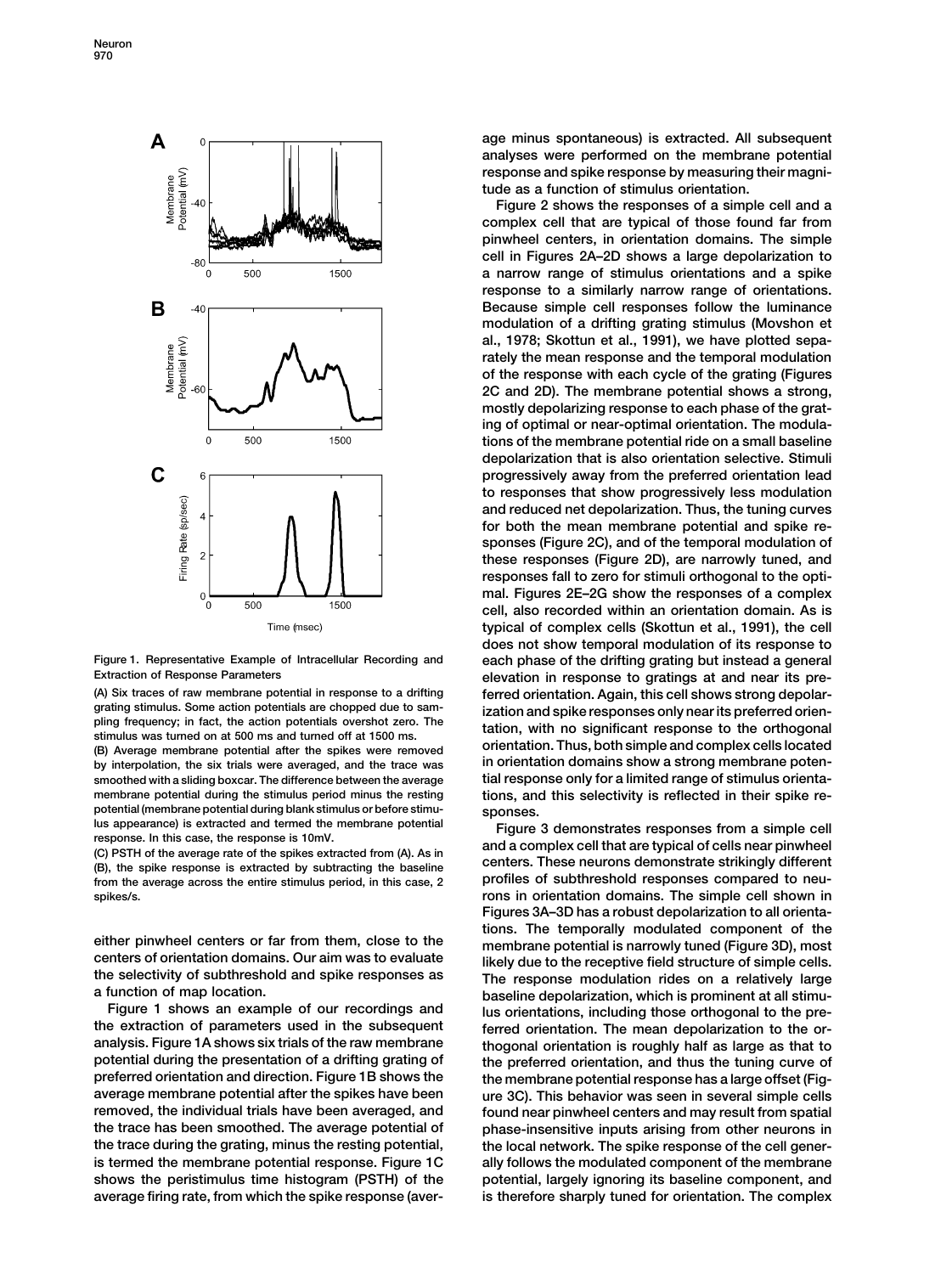

**Figure 2. Responses of a Simple and a Complex Cell Recorded in Orientation Domains**

**(A) The responses of a simple cell recorded at the location marked by the dot in the orientation angle map (shown in [B]). The spike response (left column) and membrane potential response (right column) of the neuron to drifting gratings of eight orientations spanning 180 are shown. In this figure and in subsequent figures, red is used to represent spike (firing rate) responses, whereas blue is used to represent membrane potential responses. Each trace is the average of five repetitions of a grating stimulus, with the orientation shown to the left of the trace. The dashed red and blue lines represent the average resting spike rate and membrane potential, respectively. The black bars below the bottom traces show the time of the grating stimulus. The vertical scale bar represents 8 spikes/s or 10mV; the horizontal scale bars represent 2 s. (B) Orientation angle map taken from the region of cortex surrounding the recording site. The color of each pixel codes for the optimal orientation at that pixel, as indicated in the color bars at the top right. The same color code applies to all orientation maps shown throughout.** The dotted circle denotes a local region of the map of radius 400 µm centered on the recorded cell (see text for details). The scale bar here **and in subsequent figures represents 0.5 mm.**

**(C) Tuning curves of the amplitude of membrane potential (blue) and spike (red) responses, taken as the average across the duration of the stimulus presentation (the F0 component of the response). Here, and in subsequent examples, the lines correspond to a gaussian estimate of the tuning curve that was fit to the data points, shown as small circles. The responses to a uniform gray screen of the same mean luminance as the grating stimulus were defined as baseline and were subtracted from the average firing rate and membrane responses. All tuning curves are normalized and aligned to 90 for ease of comparison.**

**(D) Tuning curves of the amplitude of modulation in response to each phase of the stimulus grating (the F1 component of the response). (E and F) Spike and membrane potential responses (E) of a complex cell recorded in an orientation domain (as shown in [F]). The vertical scale bar represents 8 spikes/s or 10mV; the horizontal scale bars represent 2 s.**

**(G) Tuning curves of the average amplitude of the spike and membrane potential responses.**

**cell in Figures 3E–3G also shows a depolarization in tively similar average depolarizations in response to sevple cell of Figure 3C, the membrane potential tuning both simple and complex cells located near pinwheel curve of this neuron (Figure 3G) has a large offset in centers receive synaptic inputs over a broad range of that an orthogonal stimulus evokes a depolarization that stimulus orientations, although not all of these inputs is nearly half the amplitude of the response to the pre- are represented in the spike outputs.** ferred stimulus. The spike tuning curve has a much **Our population includes a total of 27 cells**, including **smaller offset, indicating that nonpreferred stimuli evoke 15 in orientation domains (4 simple and 11 complex) little spiking activity. It is noteworthy that the spike re- and 12 near pinwheel centers (5 simple and 7 complex). sponses of these pinwheel neurons do not follow the Neurons were sampled across all layers; the distribumembrane potential particularly faithfully. This may be tions of recording depths were similar between the pinthe result of averaging several repetitions of the stimulus wheel and orientation domain cell groups (data not (Anderson et al., 2000b) or of differences in the temporal shown). Across the population, we consistently found microstructure of the fluctuations in membrane potential a difference between the orientation selectivity of the for different stimulus orientations, which has recently membrane potential responses in neurons located in been shown to dramatically affect spike generation in orientation domains and those near pinwheel centers. visual cortical neurons (Volgushev et al., 2002). Regard- The average tuning curves of the spike rate are indistinless of the mechanism, these cells generate significantly guishable between pinwheel cells and orientation do-**

**response to all stimulus orientations. Similar to the sim- eral orientations. Thus, these examples indicate that**

**more spikes for the preferred orientation, despite rela- main cells (Figure 4A), as described previously (Maldo-**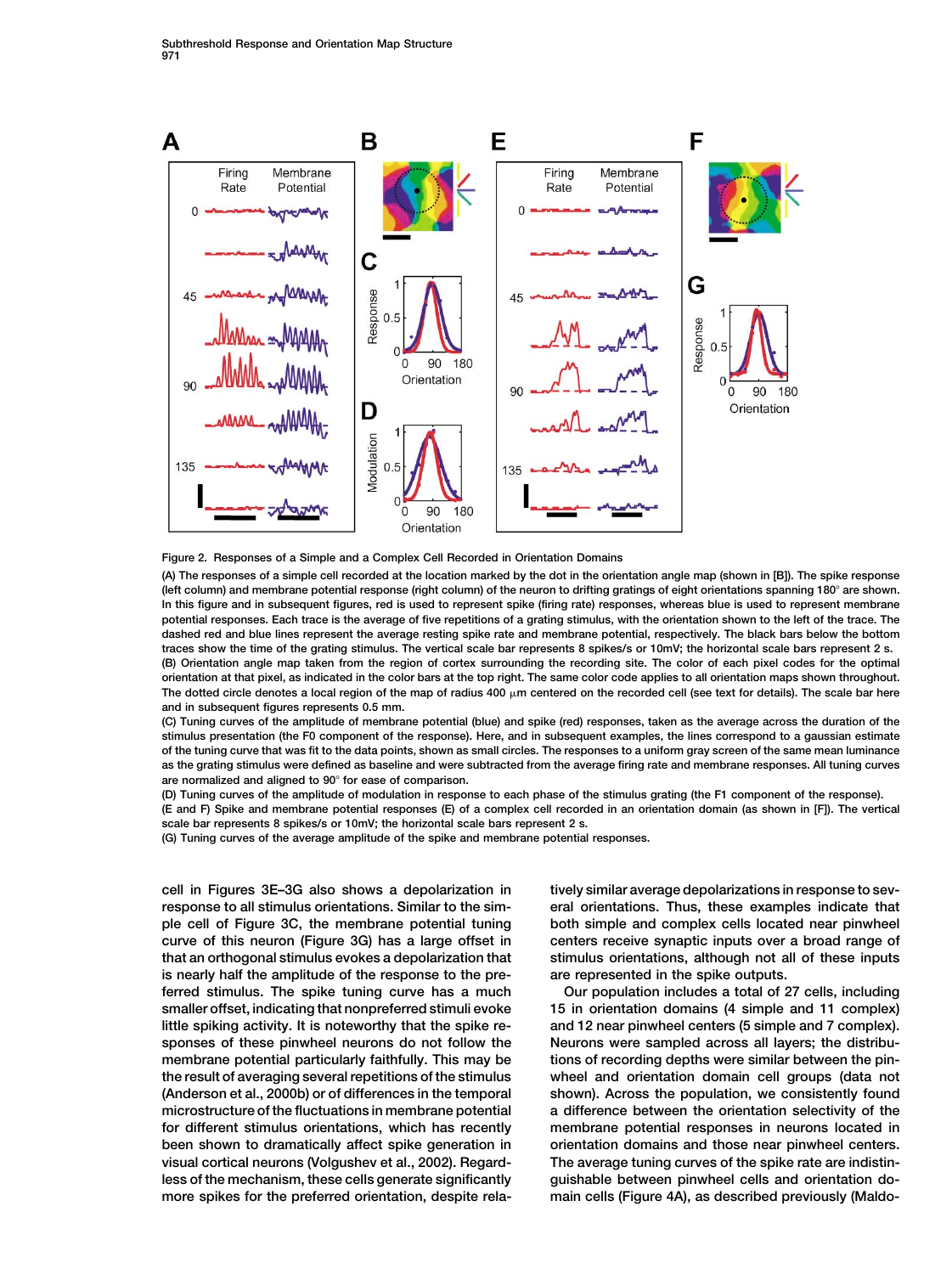

**Figure 3. Responses of a Simple and a Complex Cell Recorded Near Pinwheel Centers**

**(A–D) Responses of a simple cell recorded at the location marked by the dot in the orientation angle map (shown in [B]). The vertical scale bar represents 3 spikes/s or 8mV; horizontal scale bars represent 2 s. All conventions in (A)–(D) are the same as in Figure 2. (E–G) Responses of a complex cell recorded at a pinwheel center (as shown in [F]). The vertical scale bar represents 5 spikes/s or 7mV; horizontal scale bars represent 1 s. All conventions in (E)–(G) are the same as in Figure 2.**

**nado et al., 1997; Dragoi et al., 2001). However, the tion selectivity (Experimental Procedures). A two-factor average tuning curves of the membrane potential re- ANOVA of map location (pinwheel versus domain) and sponses are clearly different (Figure 4B); the tuning cell type (simple versus complex) on the orientation securve of the pinwheel cells is shallower, with a larger lectivity index (OSI) indicates a main effect of map locaoffset, than that of the orientation domain cells. To en- tion (F(1,23) 4.68, p 0.05) but no effect of cell type** able quantitative comparisons of tuning between the  $(F(1,23) = 0.92, p > 0.3)$ . Given this result, simple and **two populations, we calculated three indices of orienta- complex cells have been grouped together for all subse-**



**(A) Average tuning curves (SEM) of the firing rate responses for our sample of pinwheel neurons (n 12) and orientation domain neurons (n 15). Tuning curves were normalized, and aligned to the peak response before averaging.**

**(B) Average tuning curves of the membrane potential responses of the same pinwheel and orientation domain neurons. Curves were normalized, and aligned to the peak response.**

**(C and D) Bar plots showing the average values of the orientation selectivity index (OSI) and modulation index (MI) of the firing rate and membrane potential tuning curves from the population of neurons grouped according to recording location (orientation domain or pinwheel). "\*" represents a statistically significant difference of population means (Student's t test; p 0.05).**

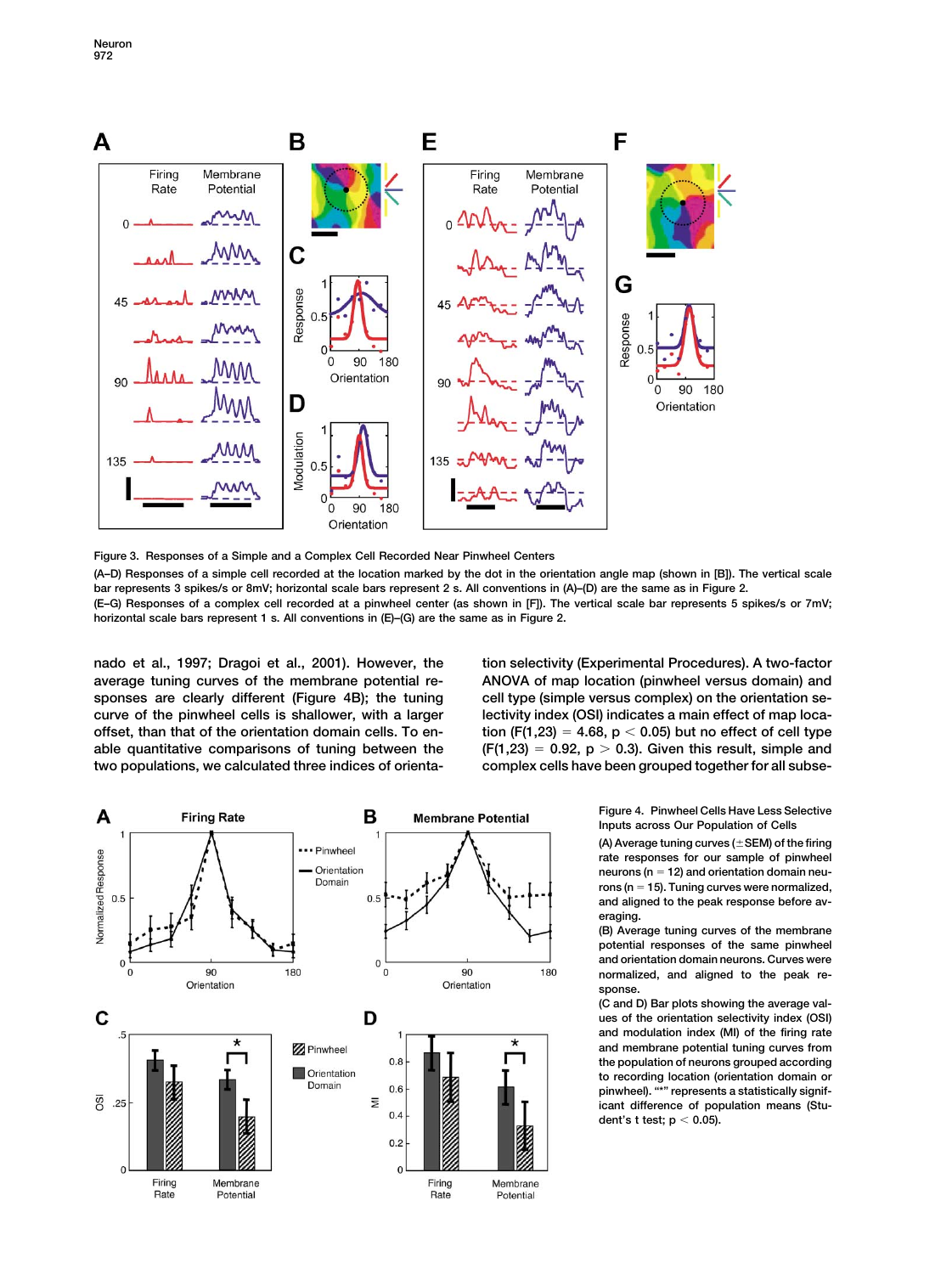**quent analyses. A comparison of the OSI (Figure 4C) respectively). There is a continuous distribution of these reveals that whereas the distribution of firing rate OSIs is indices across the map (data not shown), and our two similar between the two groups (p 0.4), the membrane populations capture the extremes of the distribution. potential OSIs are significantly lower in the pinwheel There is no significant correlation between the selectivpopulation (p 0.03). A comparison of the modulation ity of the firing rate and the selectivity of the local input index (MI; Figure 4D) also shows that the values for region, as assessed by either of the measures (Figures spike responses are similar (p 0.1) whereas the values 5C and 5D). Thus, the local map structure is a poor for membrane potential responses are significantly indicator of the selectivity of spike responses. However, lower in the pinwheel neurons (p < 0.03). However, the there is a significant correlation between the OSI and distributions of tuning curve half-widths (data not <b>MI** values of the membrane potential responses and of **distributions of tuning curve half-widths (data not MI values of the membrane potential responses and of** shown) are not statistically different between neurons<br>at pinwheel centers and orientation domains for either<br>the spike rate ( $p > 0.9$ ) or the membrane potential re-<br>sponse ( $p > 0.4$ ). Thus, these quantitative comparisons that the difference between the two populations of neu-<br>rons is not in the responses at and around the preferred<br>orientation (as measured by the half-width), but rather<br>the shown); correlations were strong up to  $\sim$ 400

order to relate the tuning of responses more directly to oriental we made additional recordings in the pres-<br>the local orientation map structure, we characterized the ence of constant current injections. By depolarizing or **selectivity of the orientation representation surrounding hyperpolarizing the neurons, we altered the currents each recording site. We reasoned that if local connec- through postsynaptic channels by altering the driving tions contribute a significant portion of the synaptic forces and thus obtained an estimate of the net synaptic drive to V1 neurons, the differences in the membrane inputs underlying the postsynaptic potentials we repotential responses of our neurons might be traced to corded. Figure 6 shows two examples of this analysis. differences in the orientation representation within their Figure 6A shows a complex cell recorded in an orientalocal circuit. Although it has been demonstrated that tion domain with three levels of current injection. The inhibitory inputs are strong in V1 neurons (Borg-Graham left column shows the responses to the preferred orienet al., 1998; Hirsch et al., 1998), studies of the orientation tation, and the column to the right shows the responses tuning of synaptic conductances indicate that mem- to the orthogonal orientation. This example demonbrane potential recordings provide a reasonable esti- strates that the neuron receives substantial synaptic mate of the orientation tuning of synaptic inputs (Ander- input for the preferred orientation, but no discernable son et al., 2000; see also below). Based on anatomical inputs, regardless of our manipulation of the driving tracer injection studies of local synaptic connectivity forces, for the orthogonal orientation. Thus, in the case** (Malach et al., 1993; Bosking et al., 1997; Kisvarday et diffusion for this orientation domain neuron, the membrane potential, 1997; Yousef et al., 2001), we estimated that a circular region of radius 400  $\mu$ m would prov

**synaptic inputs. Thus, the results from this analysis sup- and MI) that we used to characterize the tuning curves of our neurons. Figures 5A–5D show the scatter plots port the major result from the previous analysis of memof these measures for the local input region against brane potential tuning curves: neurons close to pinwheel those for the firing rate and membrane potential re- centers receive synaptic inputs at all stimulus orientasponses. It is noteworthy that the OSI values calculated tions, whereas neurons far from pinwheel centers only from the local map do not overlap for the populations receive synaptic inputs over a narrow range of orientadesignated as pinwheel or domain (squares and circles, tions.**

From the responses at and about the presence of the presence of the presence of the presence of the presence of the presence of the presence of the cell (as measured by the cell (as measured by the cell (as measured by th region of radius 400 μm would provide the majority of<br>potential local inputs to a neuron. We examined whether<br>the orientation distribution within this "flocal input re-<br>different. At resting potential, the neuron shows a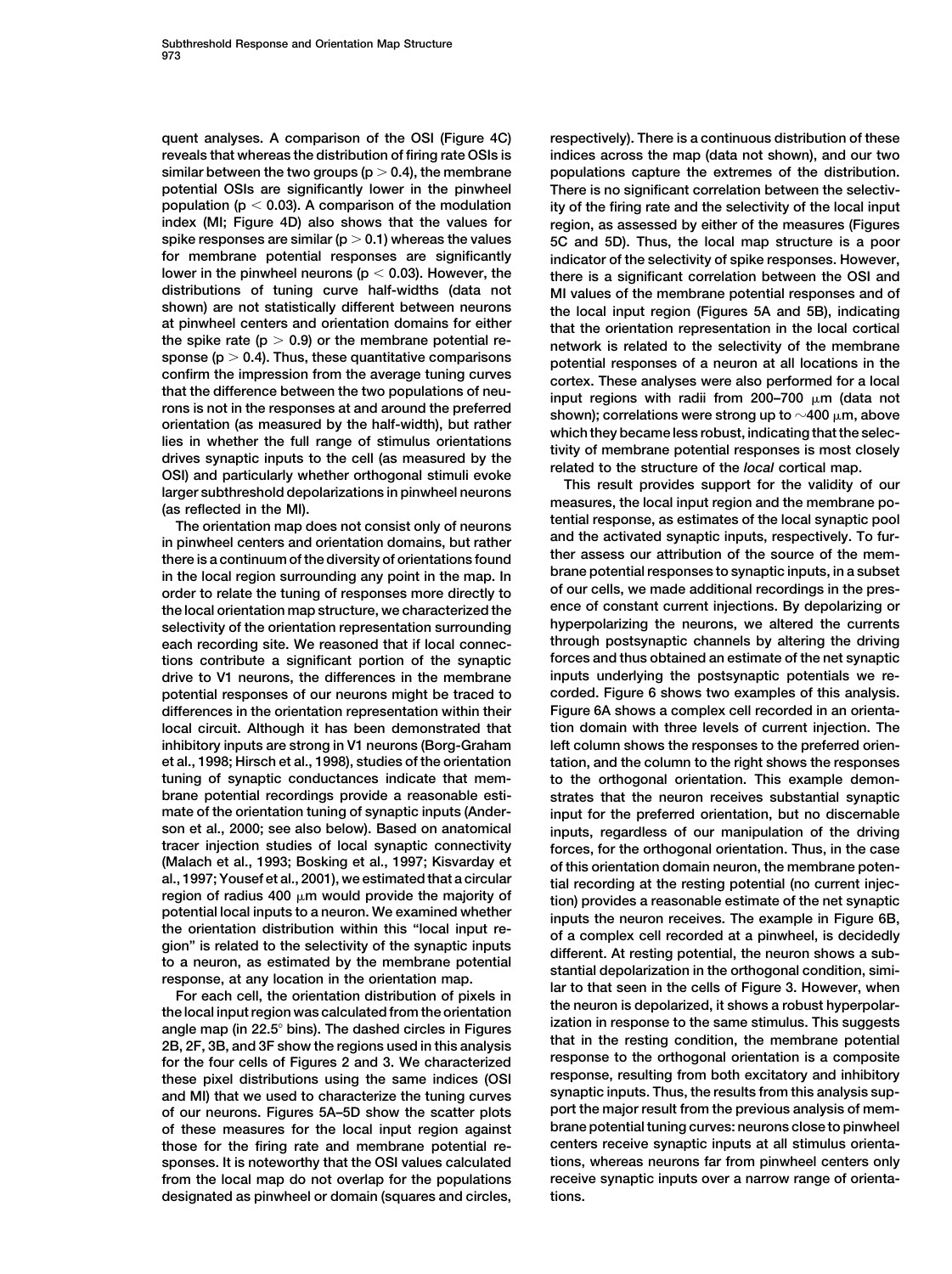

**Figure 5. Local Map Orientation Representation Correlates with the Selectivity of Membrane Potential Responses but Not Spike Responses**

**(A) Scatter plot of the MI values of the membrane potential responses and the MI values of the local input region for each recording site. Squares indicate recording sites at pinwheels while circles indicate sites at orientation domains. Open points represent the cells shown in Figures 2 and 3. Lines in this and all plots indicate the least-squares linear fit to the data. Correlation coefficients and associated p values are indicated.**

**(B) Scatter plot of the OSI values of the membrane potential response and the local input region of the map.**

**(C and D) Scatter plots of the MI and OSI values of the spike responses and the local input region.**

**Our data indicate that the orientation specificity of inputs such that the selectivity of spike responses is similar, to V1 neurons correlates with the orientation specificity regardless of map location. This result demonstrates**

**Discussion of the surrounding local cortical network; however, the different patterns of input are transformed differently,**



**Figure 6. Synaptic Activity at Orthogonal Orientations in Pinwheel Neurons but Not Orientation Domain Neurons**

**(A) Responses to the preferred orientation (left column) and orthogonal orientation (right column) for a neuron located in an orientation domain. The three rows show data from identical stimuli in the presence of three levels of current injection (indicated to the left of each row) used to depolarize and hyperpolarize the cell. Regardless of the injected current, the preferred stimulus induces a robust depolarization, but the orthogonal stimulus induces no detectable membrane voltage deflection. The schematic visual gratings at the top of each column represent the stimulus orientation and direction of motion. The step function below the left column of traces depicts the time course of the stimulus. Dash marks next to the right column of traces show baseline potentials.**

**(B) Responses to the preferred orientation (left column) and orthogonal orientation (right column) for a neuron situated near a pinwheel center. All conventions are as in (A). This neuron shows robust depolarization in response to the preferred orientation. However, the orthogonal orientation induces a depolarization at resting or hyperpolarized potentials, but a hyperpolarization at the depolarized potential.**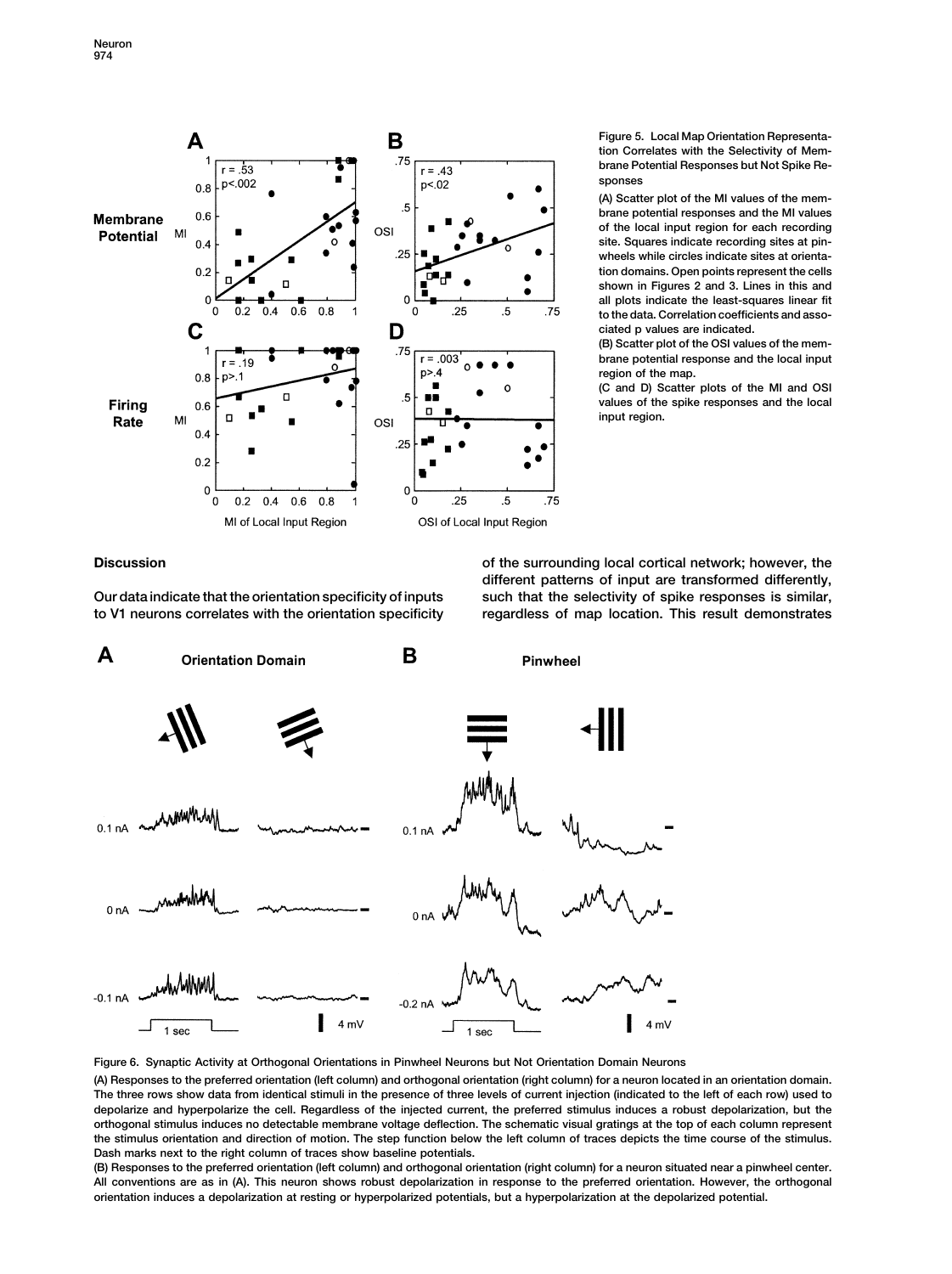**rons in V1 is powerfully influenced by the orientation effectively cancel or mask excitatory inputs (Borg-Grarepresentation in their local neighborhood and hence ham et al., 1998; Hirsch et al., 1998). One possibility is by their location in the orientation map. We interpret that in pinwheel neurons, inhibition is crucial to keeping this inhomogeneity in the selectivity of inputs to result responses to nonoptimal orientations below threshold. from the inhomogeneity in the orientation composition Indeed, a recent computational model suggests that the of the local cortical neighborhood. It could, in principle, role of inhibition in shaping the response of V1 neurons arise from an inhomogeneity in the inputs arising from may differ as a function of distance from pinwheel cenany source. However, in light of data suggesting that ters (Wielaard et al., 2001). The examples in Figure 6 the local connections are less orientation specific near suggest that there may indeed be strong inhibitory inpinwheel centers (Yousef et al., 2001) and absent any puts at nonpreferred orientations in neurons close to evidence for inhomogeneity in the thalamocortical pro- pinwheel centers. Further experiments will be necessary jection, we prefer the cortical interpretation of our data. to quantitatively measure the excitatory and inhibitory Furthermore, the fact that the selectivity of inputs corre- components of visual responses and to test a more lates well with the selectivity in the local cortical repre- sophisticated model of inputs (both excitatory and inhibsentation argues strongly for the local cortical connec- itory) than our simple circle of excitation. tions as the source of the difference in inputs between The spike threshold is another nonlinearity which influpinwheel and orientation domain locations. ences the input-output transformation performed by**

**neurons near pinwheel centers undergo a more severe threshold varies across the orientation map, but our data sharpening in the transformation of subthreshold re- indicate that even a constant spike threshold can lead sponses to spike responses. The central portion of the to diversity in the degree of orientation sharpening as** membrane potential tuning curves (the "tip of the ice-<br>herg") is similar between pinwheel and orientation do-<br>that bears careful examination is whether the threshold **berg") is similar between pinwheel and orientation do- that bears careful examination is whether the threshold main neurons, and this is the portion of the tuning curves also varies with map location and thus dynamically regu**which is translated into spikes. It is the flanks of the **lates the portion of the tuning curve** which lie below the spikes (cf. Azouz and Gray, 2000). membrane potential tuning curves, which lie below the **spike threshold, that are different between pinwheel and It is also possible that the responses to near-optimal**

flanks of the membrane tuning curves at pinwheels are **elevated compared to those of orientation domain neu- al., 1995, 2001). Notably, orientation-selective enhancerons, and how they are kept below threshold and thus ment of spike generation (Volgushev et al., 2002) may removed from the spike tuning curves. A simple explana- contribute more heavily to selectivity near pinwheel cen**tion of the relationship between the selectivity of the the ters. Thus, several possible mechanism context and the map representation is that neu-<br>synaptic inputs and the map representation is that neu-<br>for the tuning curv synaptic inputs and the map representation is that neu**rons sum inputs from the local network in a relatively linear fashion; the area of cortex representing a particu- Integration of Local Inputs lar orientation that lies within the local integration range and Orientation Selectivity of a neuron will determine the magnitude of the mem- Although our experiments do not directly address the brane potential response to that orientation. However, generation of orientation selectivity in first-order thalafor several reasons, it is unlikely that V1 neurons inte- mic-recipient cells, it is noteworthy that our major result grate inputs entirely linearly. First, a look at our data holds for both simple and complex cells. In this respect, reveals that the absolute magnitude of the maximum our results do not discriminate between models of the response is not different between pinwheel and orienta- mechanism for the initial generation of orientation selection domain neurons (9.4 1.9mV versus 8.3 0.9mV), tivity in first-order thalamic-recipient V1 neurons. Howas would be expected if responses of neurons were ever, the majority of the response of simple cells (Ferster linearly related to the area of cortex activated by the et al., 1996) and the propagation of orientation selectivity stimulus. If neurons were linearly summing local inputs, to complex cells (Alonso and Martinez, 1998; Chance** we would expect the depolarization in response to the et al., 1999; Martinez and Alonso, 2001) depend on intra**preferred orientation to be much larger for orientation cortical connections. Regardless of the mechanism that domain neurons, because the amount of cortex repre- confers the initial selectivity, cortical inputs must ultisenting that orientation is much larger than for neurons mately play an important role in shaping the responses near pinwheel centers. Furthermore the total response, of all V1 neurons. A recent report suggests that intracorintegrated across orientation, is 50% larger for pin- tical inputs may have different roles in producing orien**wheel neurons (data not shown). This is again inconsis-<br>
tation selectivity at different stages (layers) of the corti**tent with the linear interpretation, because the absolute cal microcircuit (Martinez et al., 2002). Our data are**

**relationship is that V1 neurons receive large amounts of studies will be required to examine any interaction be-**

**that the input-output transformation performed by neu- inhibition (both hyperpolarizing and shunting), which can**

**neurons. Indeed, previous studies have shown diversity Possible Explanations of Differences in the magnitude of sharpening caused by the spike threshold (Carandini and Ferster, 2000; Volgushev et**<br>It is clear from a comparison of Figures 4A and 4B that al., 2000). We have not examined whether the spike **It is clear from a comparison of Figures 4A and 4B that al., 2000). We have not examined whether the spike**

**orientation domain neurons. orientations are preferentially amplified by cortical pro-An important question that naturally arises is why the cessing, as has been proposed in network models of the**

**area of the local input region is, by definition, identical. sampled from all cortical depths, but we did not label A more fundamental reason to doubt this simple linear our cells, so the laminar positions are unknown. Future**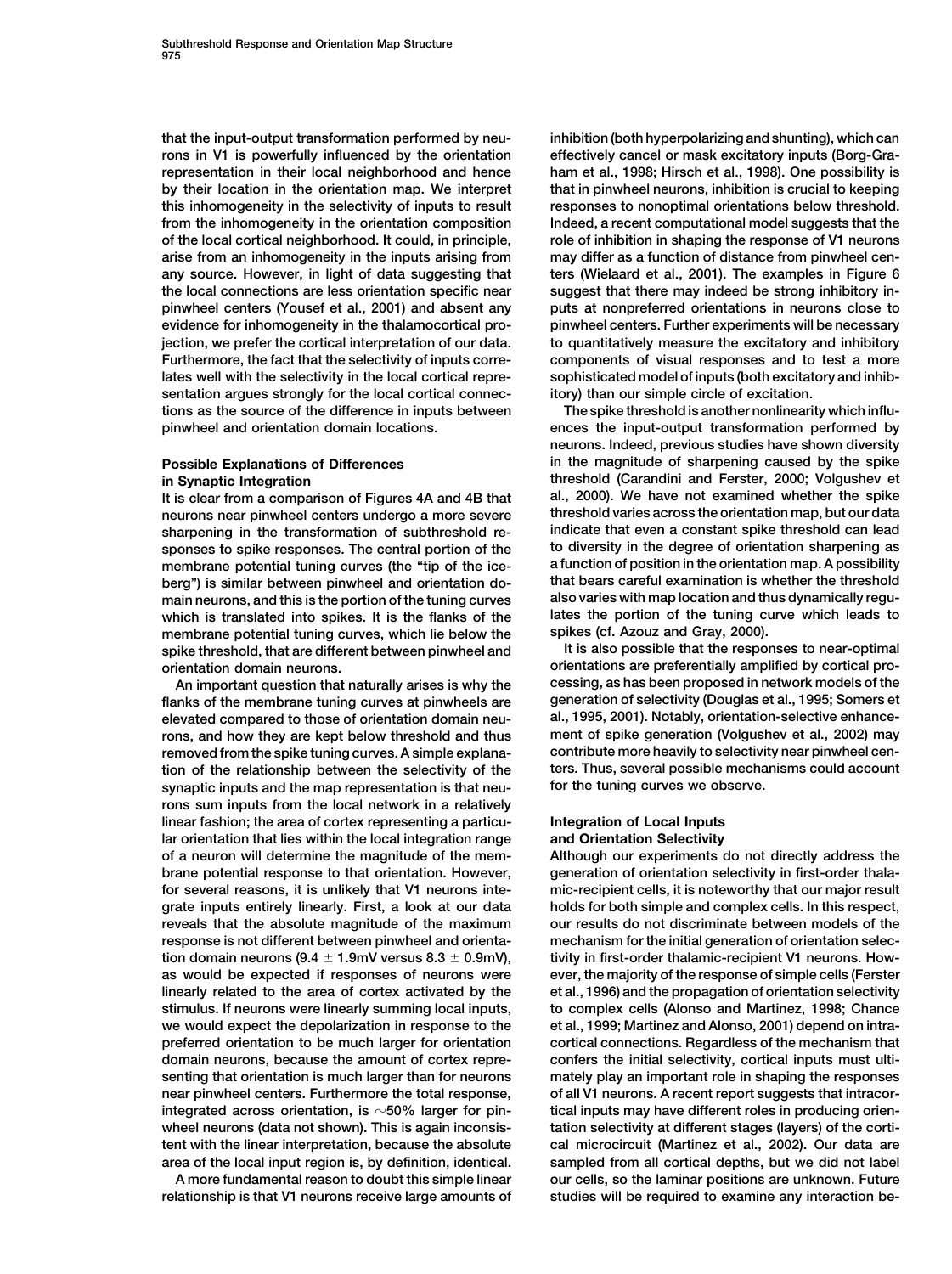orientation map. That issue aside, our data suggest that<br>the local cortical inputs have potentially different orien-<br>tation compositions at different locations in the map,<br>and the mechanisms that ultimately shape orientat **selective spike responses may be different as well. Spe- 40.0 mM HEPES, 11.0 mM EGTA, 1.0 mM CaCl, and 1.0 mM MgCl cifically, responses to nonpreferred orientations are were lowered into the cortex at sites specifically targeted to pin-**

**nipulation of the cortical network can reveal these sub- bridge mode with manual bridge balance and capacitance neutralthreshold inputs. For example, it has been shown that ization. Signals were amplified, digitized at 6–8 kHz (Axoclamp 2A, short-term shifts in the preferred orientation induced Axon Instruments, Union City, CA), and stored to disk on a computer** by pattern adaptation are much more prominent near<br>pinwheel centers (Dragoi et al., 2001). This is presumably<br>allowed by the strong subthreshold inputs, which we<br>allowed by the strong subthreshold inputs, which we<br>hized by **show here to be much closer to threshold near pinwheel drifting full-field, high-contrast, square-wave gratings (0.3–0.7 cycenters. It has also been shown that the selectivity of a cles/, 2–5 cycles/s) of eight orientations generated by a computer neuron can be reduced by local inactivation of a cortical** running STIM and presented on a 17 inch CRT monitor at a distance<br>site 
o 500 um away if the orientation preference of the of 30 cm. Each stimulus was presented 5 **of 30 cm. Each stimulus was presented 5–7 times for 1–2 s. Trials** is the state of the state of 30 cm. Each stimulus was presented 5–7 times for 1–2 s. Trials is entitled as and omly write a state of the state of the spe inactivation site is orthogonal to that of the recorded<br>cell, but not if the inactivation site is iso-oriented with interlaved to provide an estimate of unstimulated,<br>ivity levels. Neurons were accepted for analysis if the **the recorded cell (Crook et al., 1997). Although these potentials that were at least 15mV in amplitude and showed stable for five trials of each stimulus orientation. tion map location, it is likely that sites at which an orthog**onal domain is located within 500  $\mu$ m will be rather near **a pinwheel center. These results, together with those Analysis presented here, imply strongly that orientation selectiv- Single-condition maps were obtained by dividing the summed activbalance of the magnitudes of the inputs at nonpreferred single condition maps were summed vectorially to produce orientaorientations relative to the spike threshold. This balanc- tion angle maps. Orientation angle maps were further smoothed for** ing act is particularly important, and particularly suscep-<br>tible to alteration of inputs, for neurons at or near pin-<br>wheel centers.<br>wheel centers.

**mixture of lactated Ringer's solution and 5% dextrose, and artifi**cially respired. Expired CO<sub>2</sub> was maintained at 4%; anesthesia was **monitored continuously. A craniotomy and durotomy were performed over area 17, and a stainless steel chamber was mounted on the skull. The chamber was filled with agar (2.0% in saline), covered with a circular coverglass, and coated with viscous silicone oil.** *is average response during grating presentation, and*  $\theta$  *is* **<b>***is is is is is is is is is is is is is is is is is is is is*

signals. Full-field, high-contrast square-wave gratings (0.5 cycle/<sup>o</sup>, **it:** *MI* **(***Ropt Rorth***)/***Ropt* **2 cycles/s) of four orientations, drifting in each of two directions, . It is identical to the selectivity index used were presented using STIM (courtesy of Kaare Christian, Rockefeller by others (eg., Volgushev et al., 2000), but we chose not to use this University) on a 17 inch CRT monitor placed at a viewing distance nomenclature to avoid confusion with the** *OSI***. The half-width at half** of 30 cm. Images were obtained using a slow-scan video camera, **(Bischke CCD-5024, Japan) equipped with a tandem macro-lens a gaussian function to the tuning curve data. The** *OSI* **and** *MI* **values arrangement, and fed into a differential amplifier (Imager 2001, Opti- were calculated by the same formulas on the distributions of pixels cal Imaging, Mountainside, NJ). The cortex was illuminated with 604 found in the local input region for the analysis in Figure 5. All mea** $n$ m light, and the focus was adjusted to  $\sim$  500  $\mu$ m below the cortical **surface during imaging. Care was taken to obtain reference images comparisons of distributions of these measures were made with of the surface vasculature several times over the course of the the Student's t test. Membrane potential traces were smoothed for imaging session to detect any shift of the cortex relative to the display purposes only; all analysis was performed on unsmoothed camera and to increase the accuracy of electrode penetrations. traces.**

**Intracellular whole-cell recordings were subsequently obtained at**<br>**A crientation man. That issue aside our data suggest that** locations that were aligned to the angle map by reference to images movement. Patch pipettes (tip diameter ~2 μm; 12-20 MΩ) con**and the mechanisms that ultimately shape orientation taining 120.0 mM Kglu, 5.0 mM NaCl, 2.0 mM ATP, 0.2 mM GTP,** large, but remain subthreshold, in neurons near pin-<br>wheel centers and to orientation domains (locations intermediate<br>ween pinwheel centers). Tight seals were obtained by gentle<br>suction, and intracellular access was gained resting membrane potentials for a duration of recording adequate

ity maps of each orientation by the "cocktail blank." Smoothed

**interpolating between the points surrounding the spike waveform. Experimental Procedures Membrane potential and firing rate responses were taken as the** Animal Preparation experiments were performed on adult cats (2–3 kg) of either sex<br>according to procedures that were approved by MIT's Animal Care<br>and Use Committee and conformed to NIH guidelines. Animal Care<br>and Use Com

$$
OSI = \sqrt{\left(\sum_{i=1}^{n} R(\theta_i) \cos(2\theta_i)\right)^2 + \left(\sum_{i=1}^{n} R(\theta_i) \sin(2\theta_i)\right)^2} / \sum_{i=1}^{n} R_i
$$

**orientation from 0° to 157.5°, indexed by**  $i = 1$  to 8. It is a continuous **Physiological Recordings measure with values ranging from 0 (unselective) to 1 (perfectly An orientation map was first obtained by optical imaging of intrinsic selective). The** *MI* **was calculated as a measure of the relative re**sures were computed using the mean response values. Statistical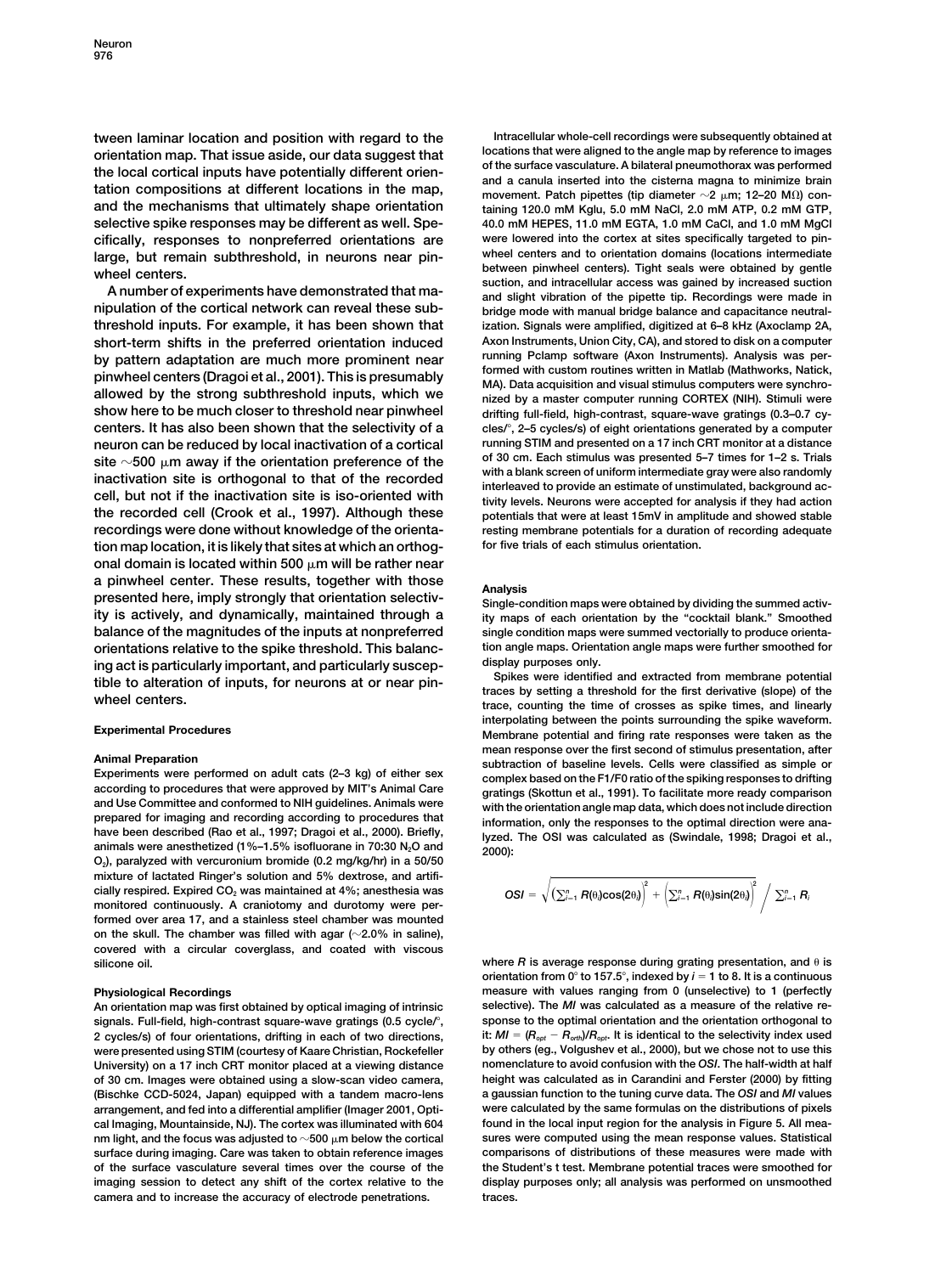**We thank Casto Rivadulla, Valentin Dragoi, Alvin Lyckman, and of the cat. Vision Res.** *30***, 1689–1701. Brandon Farley for their comments on previous versions of this Gillespie, D.C., Lampl, I., Anderson, J.S., and Ferster, D. (2001). manuscript, Carsten Hohnke for providing his Matlab analysis tool- Dynamics of the orientation-tuned membrane potential response in box, and Christine Waite for assistance with the manuscript. This cat primary visual cortex. Nat. Neurosci.** *4***, 1014–1019.**

**Cortex** *7***, 605–618. tween simple cells and complex cells in cat striate cortex. Nat.**

**Neurophysiol.** *67***, 961–980. tuning of input conductance, excitation, and inhibition in cat primary visual cortex. J. Neurophysiol.** *84***, 909–926. Lampl, I., Anderson, J.S., Gillespie, D.C., and Ferster, D. (2001).**

**The contribution of noise to contrast invariance of orientation tuning in simple cells of cat visual cortex. Neuron** *30***, 263–274. in cat visual cortex. Science** *290***, 1968–1972. Levitt, J.B., and Lund, J.S. (1997). Contrast dependence of contex-**

**a mechanism for synaptic coincidence detection in cortical neurons Malach, R., Amir, Y., Harel, M., and Grinvald, A. (1993). Relationship**

**nuity in monkey striate cortex. J. Neurosci.** *12***, 3139–3161. striate cortex. Proc. Natl. Acad. Sci. USA** *90***, 10469–10473.**

**cat visual cortex are arranged in pinwheel-like patterns. Nature** *353***, Orientation selectivity in pinwheel centers in cat striate cortex. Sci-429–431. ence** *276***, 1551–1555.**

**evokes transient and strong shunting inhibition in visual cortical receptive fields in cat primary visual cortex. Neuron** *32***, 515–525. neurons. Nature** *393***, 369–373. Martinez, L.M., Alonso, J.M., Reid, R.C., and Hirsch, J.A. (2002).**

**Orientation selectivity and the arrangement of horizontal connec- Physiol.** *540***, 321–333.**

**Chance, F.S., Nelson, S.B., and Abbott, L.F. (1999). Complex cells Natl. Acad. Sci. USA** *97***, 8087–8092.**

**cal cell orientation selectivity to alignment of receptive fields of the cortex. J. Physiol.** *283***, 53–77. geniculocortical afferents that arborize within a single orientation Rao, S.C., Toth, L.J., and Sur, M. (1997). Optically imaged maps of**

**Crook, J.M., Eysel, U.T., and Machemer, H.F. (1991). Influence of J. Comp. Neurol.** *387***, 358–370. GABA-induced remote inactivation on the orientation tuning of cells Reid, R.C., and Alonso, J.M. (1995). Specificity of monosynaptic**

**inactivation of functionally characterized sites in cat striate cortex: 281–284.**

**tions mediated by short-range interactions in primary visual cortex. 1018–1027.**

**H.H. (1995). Recurrent excitation in neocortical circuits. Science** *269***, 325–337.**

**Dragoi, V., Rivadulla, C., and Sur, M. (2001). Foci of orientation Somers, D.C., Nelson, S.B., and Sur, M. (1995). An emergent model**

**Ferster, D. (1986). Orientation selectivity of synaptic potentials in rosci.** *15***, 5448–5465. neurons of cat primary visual cortex. J. Neurosci.** *6***, 1284–1301. Somers, D., Dragoi, V., and Sur, M. (2001). Orientation selectivity**

**of thalamic input to simple cells of cat visual cortex. Nature** *380***, cortex. In The Cat Primary Visual Cortex, B.R. Payne, and A. Peters, 249–252. eds. (Boston: Academic Press), pp. 471–520.**

**Acknowledgments Gilbert, C.D., and Wiesel, T.N. (1990). The influence of contextual stimuli on the orientation selectivity of cells in primary visual cortex**

Hirsch, J.A., Alonso, J.M., Reid, R.C., and Martinez, L.M. (1998).<br>Hughes Medical Institute (J.S.), a fellowship from MECD, Spain<br>(J.M.), and grants from the NIH (M.S.).<br>9517–9528

Received: May 21, 2002<br>
Revised: September 13, 2002<br>
Revised: September 13, 2002<br>
Physiol. 160, 106–154.<br>
Physiol. 160, 106–154.

**References Kisvarday, Z.F., Toth, E., Rausch, M., and Eysel, U.T. (1997). Orientation-specific relationship between populations of excitatory and in-Alonso, J.M., and Martinez, L.M. (1998). Functional connectivity be- hibitory lateral connections in the visual cortex of the cat. Cereb.**

**Neurosci.** *1***, 395–403. Knierim, J.J., and van Essen, D.C. (1992). Neuronal responses to Anderson, J.S., Carandini, M., and Ferster, D. (2000a). Orientation static texture patterns in area V1 of the alert macaque monkey. J.**

**Anderson, J.S., Lampl, I., Gillespie, D.C., and Ferster, D. (2000b). Prediction of orientation selectivity from receptive field architecture**

**Azouz, R., and Gray, C.M. (2000). Dynamic spike threshold reveals tual effects in primate visual cortex. Nature** *387***, 73–76.**

**in vivo. Proc. Natl. Acad. Sci. USA** *97***, 8110–8115. between intrinsic connections and functional architecture revealed Blasdel, G.G. (1992). Orientation selectivity, preference, and conti- by optical imaging and in vivo targeted biocytin injections in primate**

**Bonhoeffer, T., and Grinvald, A. (1991). Iso-orientation domains in Maldonado, P.E., Godecke, I., Gray, C.M., and Bonhoeffer, T. (1997).**

**Borg-Graham, L.J., Monier, C., and Fregnac, Y. (1998). Visual input Martinez, L.M., and Alonso, J.M. (2001). Construction of complex**

**Bosking, W.H., Zhang, Y., Schofield, B., and Fitzpatrick, D. (1997). Laminar processing of stimulus orientation in cat visual cortex. J.**

**tions in tree shrew striate cortex. J. Neurosci.** *17***, 2112–2127. McLaughlin, D., Shapley, R., Shelley, M., and Wielaard, D.J. (2000). Carandini, M., and Ferster, D. (2000). Membrane potential and firing A neuronal network model of macaque primary visual cortex (V1): rate in cat primary visual cortex. J. Neurosci.** *20***, 470–484. orientation selectivity and dynamics in the input layer 4Calpha. Proc.**

**as cortically amplified simple cells. Nat. Neurosci.** *2***, 277–282. Movshon, J.A., Thompson, I.D., and Tolhurst, D.J. (1978). Spatial Chapman, B., Zahs, K.R., and Stryker, M.P. (1991). Relation of corti- summation in the receptive fields of simple cells in the cat's striate**

**column in ferret visual cortex. J. Neurosci.** *11***, 1347–1358. orientation preference in primary visual cortex of cats and ferrets.**

**in area 18 of feline visual cortex: a comparison with area 17. Neuro- connections from thalamus to visual cortex. Nature** *378***, 281–284.**

**science** *<sup>40</sup>***, 1–12. Ringach, D.L., Hawken, M.J., and Shapley, R. (1997). Dynamics of**  $C$ crientation tuning in macaque primary visual cortex. Nature 387,

effects on orientation tuning and direction selectivity. Vis. Neurosci.<br>14, 141–158. (2002). Suppression of neural responses to nonoptimal stimuli corre-<br>Das, A., and Gilbert, C.D. (1999). Topography of contextual modula-l lates with tuning selectivity in macaque v1. J. Neurophysiol. 87,

**Nature** *<sup>399</sup>***, 655–661. Schuett, S., Bonhoeffer, T., and Hubener, M. (2001). Pairing-induced Douglas, R.J., Koch, C., Mahowald, M., Martin, K.A., and Suarez, changes of orientation maps in cat visual cortex. Neuron** *32***,**

**981–985. Skottun, B.C., De Valois, R.L., Grosof, D.H., Movshon, J.A., Albrecht, Dragoi, V., Sharma, J., and Sur, M. (2000). Adaptation-induced plas- D.G., and Bonds, A.B. (1991). Classifying simple and complex cells ticity of orientation tuning in adult visual cortex. Neuron** *28***, 287–298. on the basis of response modulation. Vision Res.** *31***, 1079–1086.**

of orientation selectivity in cat visual cortical simple cells. J. Neu-

**Ferster, D., Chung, S., and Wheat, H. (1996). Orientation selectivity and its modulation by local and long-range connections in visual**